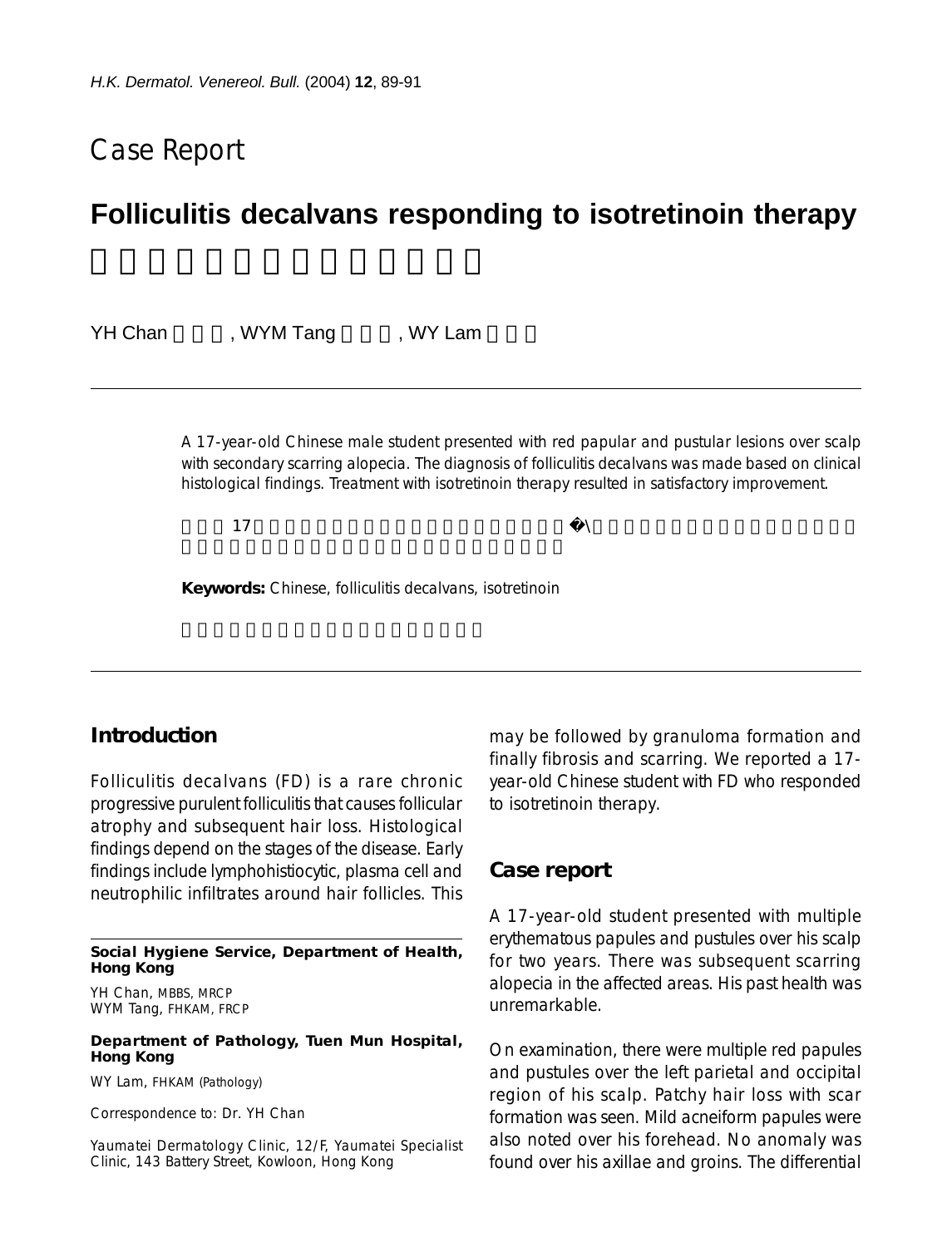diagnoses include folliculitis decalvans, tufted folliculitis, dissecting cellulitis, folliculitis keloidalis nuchae and erosive pustular dermatitis of scalp.

An incisional biopsy of the scalp was performed which showed neutrophilic infiltration in the follicular lumina, ruptured follicles and mild degree of dermal fibrosis (Figures 1 & 2). The overall clinical and histological features were compatible with FD. The patient was treated with multiple topical antiseptics and systemic antibiotics such as tetracycline, doxycycline and erythromycin



**Figure 1.** Scalp biopsy showed follicular and perifollicular inflammation with early perifollicular dermal fibrosis, but no significant loss of hair follicles. (H&E x 25 original magnification)



**Figure 2.** Focal disruption of inflammed hair follicle at the level of the follicular isthmus with perifollicular abscess formation and early dermal fibrosis. (H&E x 100 original magnification)

without satisfactory improvement. Finally, isotretinoin was prescribed at the initial dose of 20 mg per day, which was later increased to 30 mg per day. His scalp improved with marked decrease in erythematous papules and pustules with remaining atrophic bald areas.

## **Discussion**

FD was first described by Brocq in 1905.<sup>1</sup> It was defined as circumscribed coalescing inflammation of hair follicles with pustulation leading to crusting, atrophy and scarring alopecia. It affects both sexes equally from young adulthood to middle age.

The exact aetiology of FD is unknown but many believed that staphylococci act as a cofactor in the pathogenesis in this disorder. Some suggested FD may be the result of an abnormal host response to toxins released from *S. aureus* but no concrete evidence was available so far.2 FD does not have specific histological finding. Early lesions are characterised by neutrophilic infiltration forming follicular abscesses with necrotic changes. As the disease progresses, there will be plasmalymphocytic infiltrate with granuloma formation around the deeper parts of follicles. In advanced lesions, scarring and fibrosis with destruction of hair follicles are left.<sup>3</sup> There was no histological difference between FD and tufted folliculitis and Annessi advocated that tufted folliculitis is a distinctive clinicohistological variant of FD.4

FD usually presents as recurrent follicular pustules with subsequent irregular areas of patchy scarring alopecia on any part of the scalp although other hair bearing regions may be affected. Possible complications include scarring alopecia, abscess, and cellulitis.

Treatment of FD is difficult. Multiple combination of topical and systemic antibiotics such as fusidic acid, rifampicin and clindamycin were reported